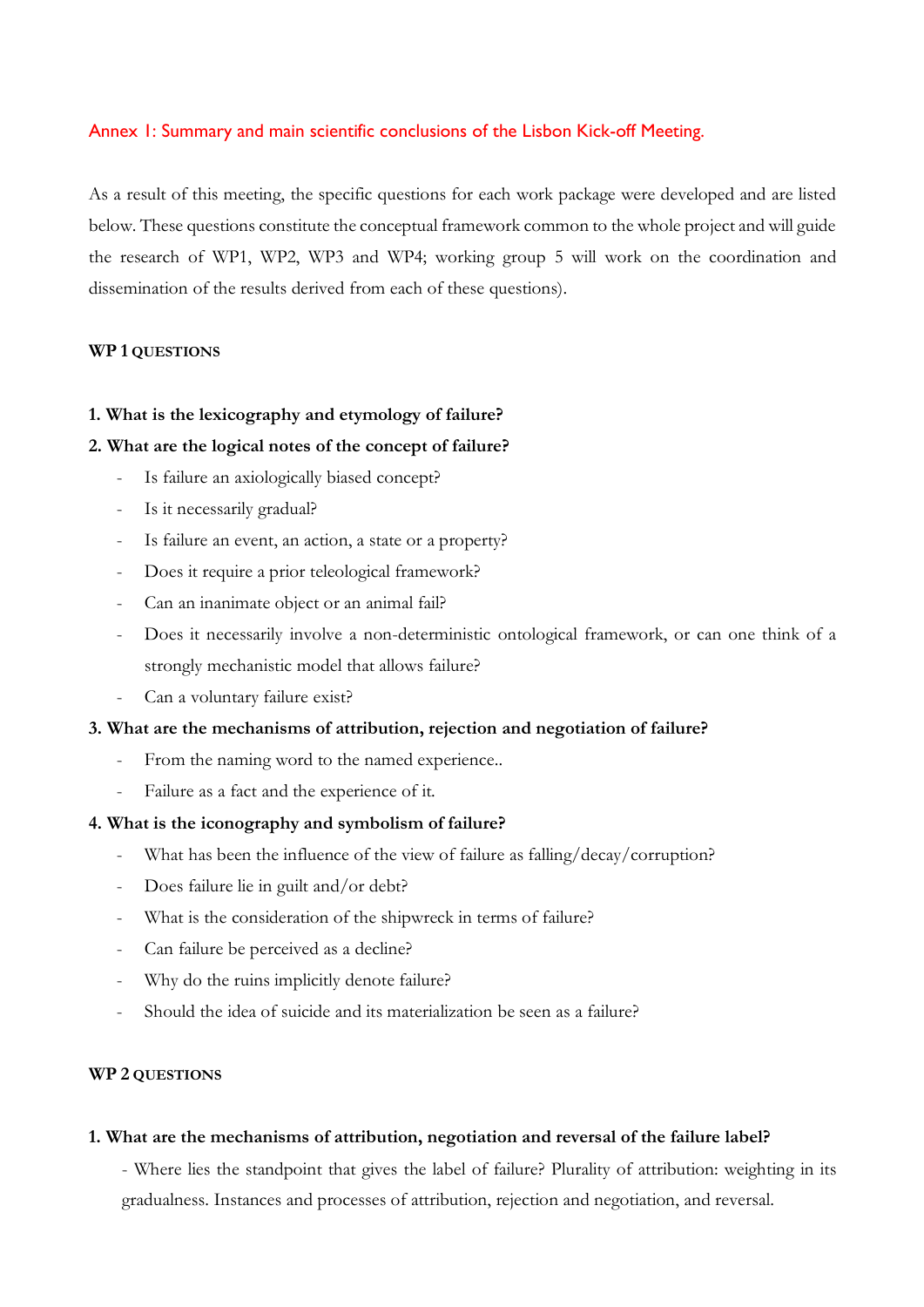- What formulas of negotiation are given to accept or reverse the label of failure?

- What are the attributes or descriptive elements of the failure label, according to each context and period?

### **2. How does the label of failure influence the individual's life trajectory?**

- Ways to quantify and qualitatively understand the processes of success and failure

- How does the individual perceive and interpret failure? How does he or she manage it?

- What are the factors, both endogenous and exogenous, that determine failure, either their own or attributed, and influence their behavior?

- Can failure be viewed in relative terms as a process for achieving decisive successes? Signs of honor and social recognition versus the label of failure in another field.

- Formulas used by the individual, by himself or herself or helped by interest groups or institutions, to reverse the failure and turn it into an opportunity.

# **3. How does individual failure manifest itself within a particular group or corporate structure?**

- How does the individual and the community interpret it?

- How does individual failure affect the group to which one belongs or the dependents, or the corresponding institution?

#### **WP 3 QUESTIONS**

Among the main objectives of this WP is to investigate the relationship between individual and collective notions of failure, to understand the role of corporations and communities in defining success and failure, and to explain the historical evolution of certain groups and communities usually stigmatized as failures.

Achieving this objective requires, therefore, reflection on the characteristics of communities and the corporate in the era under study. The variety of terms and groups (body, community, congregation, republic, junta, city, village, caste, guild, confraternity, etc.) also forces us to ask what gives each group a sense of belonging: jurisdiction, history, theology, nature...? And who gives validity to the existence of such a group?

#### **1. What are the mechanisms for identifying failed groups?**

- Are there any groups that present themselves or conceive themselves in a generic way as failures or successes?
- What are the groups most commonly identified as failures?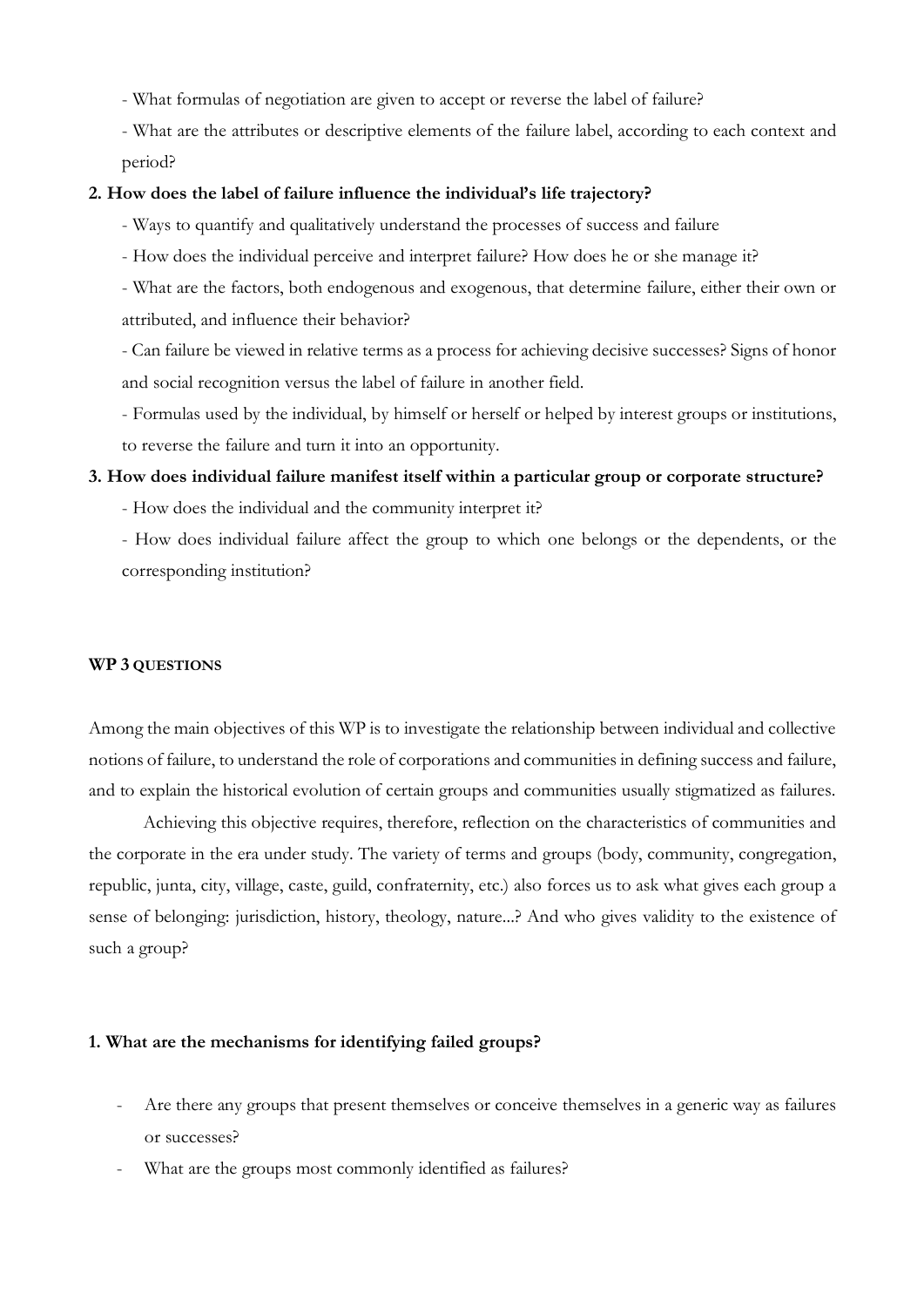- Are there changes in that identification throughout history? What are the main patterns of that evolution?
- How do corporate structures, communal governance, jurisdictional plurality or notions of lineage affect the collective identification of failure?
- Are there specific concepts, between the 16th and 19th centuries, to designate collective failure?
- How are groups defined as failures presented? What is their stigma (racial, economic, cultural, social...), how is this stigma articulated with "desirable" values? Does the stigma condemn the whole group or are there mechanisms to escape it?
- Are there scales/levels/fields/fields of success and failure among the different groups, and is there a possibility of moving within those scales?
- What is the relationship between collective failure and social exclusion as a group?

# **2. What are the most common mechanisms and practices for assigning success or failure to groups?**

- How are the clichés, stereotypes and social archetypes of failed groups constructed?
- Which institutions (corporations, unions, communities, etc.) are involved in the assignment of the condition of success/failure and also in the definition of mobility strategies? Which criteria and processes do they respond to?
- How does individual failure relate to that of the community? To what extent does the community place limits on individual ambition? Can the community or corporation push for failure?
- Is it possible to speak of an individual failure in the strict sense or does all failure have a social and community component? Is that community or group component more accentuated in the modern age?
- How does the stability or instability of vertical (hierarchical) and horizontal (community) ties affect the perception of failure?
- How does failure affect membership or exclusion from a particular community or social group?

# **3. How do the narratives of failure operate in the ways of thinking, feeling and acting of the individual within the communal-collective project of which he is a part?**

- Can you think of a successful individual in a failed collective? And vice versa?
- Can we talk about groups that voluntarily and actively identify themselves as failures?
- How are labels of failure imposed from outside the community assumed or rejected?
- What are the community strategies for rejecting these labels of failure?